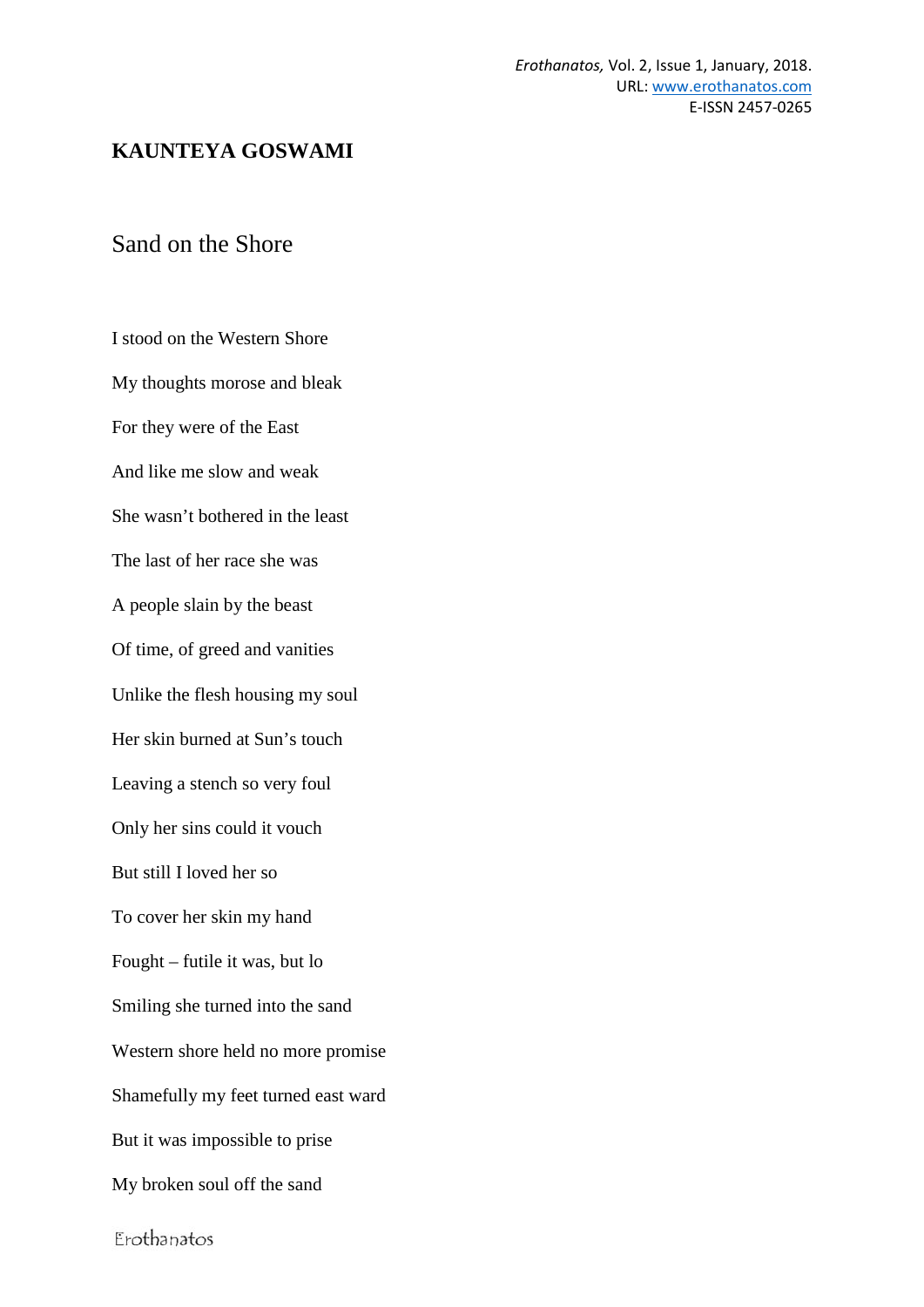## ON GOING VERSE

There was to be a wedding And it was certainly my doing For I couldn't stop it happening It was, you see, my lover's wedding But not with me, which was maddening Surely, this was to be my undoing So I sat at a bar alone, drinking What use was there with pretending? No longer would I go on breathing My soul was ready for reaping I'm done death, yours for the taking That's when I saw her – so haunting Features of glass, but shoulders stooping Like it was her first time practising The lost art of feminine brooding She was not keen on sitting That did not stop my insisting But she just kept on resisting My pathetic attempts at conversing I certainly was somewhat annoying Not at all cool or interesting And I found it so irritating For the many laws of storytelling Had always promised me something There would be some happy ending Some respite from manifold suffering But such relief was not forthcoming